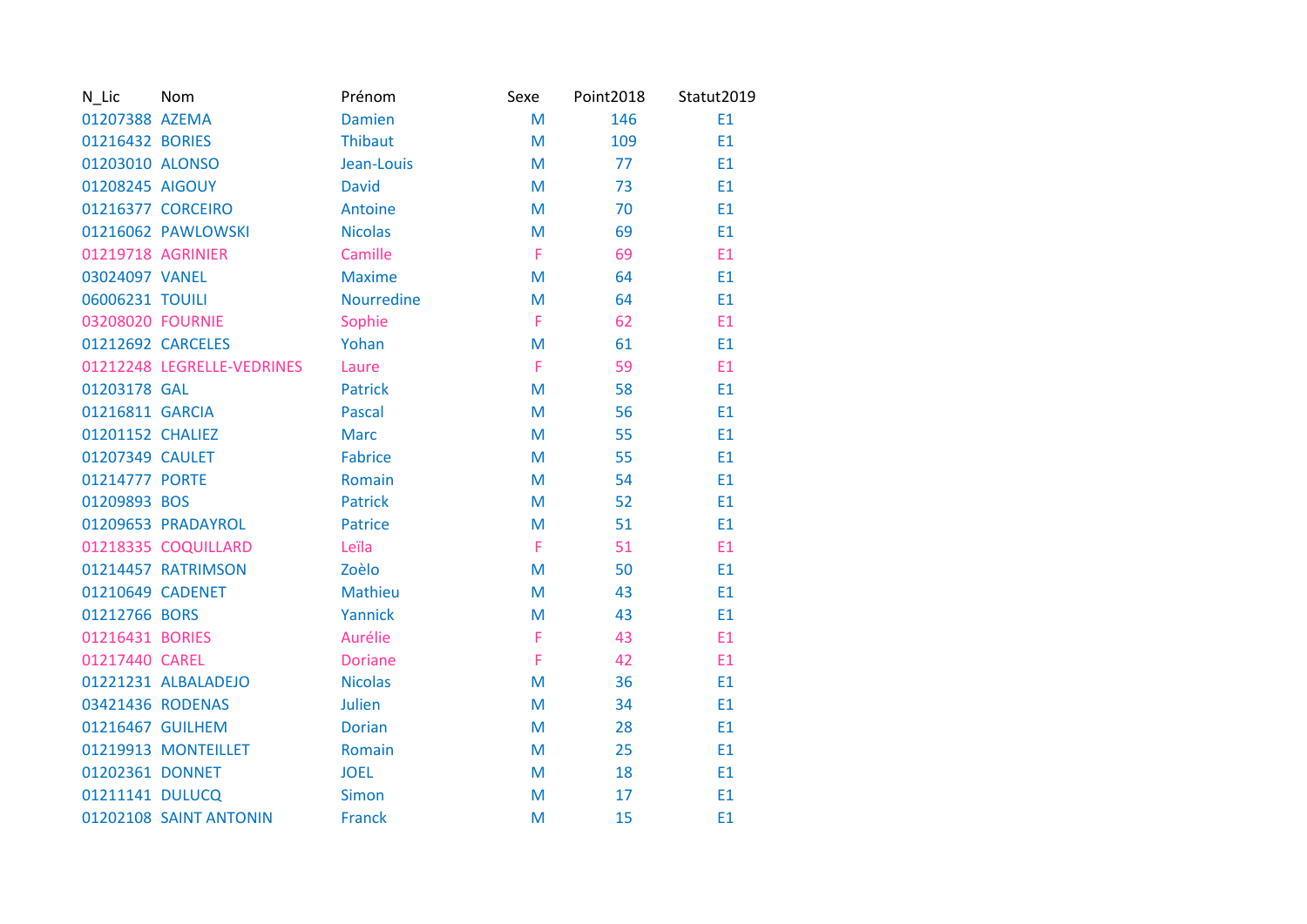| 01214057 BESSOU  |                          | Aurélien        | M | 13 | E1             |
|------------------|--------------------------|-----------------|---|----|----------------|
| 01218898 ALAUZET |                          | Kévin           | M | 12 | E1             |
| 01217603 FAUVET  |                          | Quentin         | M | 9  | E1             |
| 01219661 PEYROT  |                          | Mathieu         | M | 8  | E <sub>1</sub> |
|                  | 01220233 GAUBERT         | <b>Daniel</b>   | M | 8  | E1             |
| 01205713 MALIE   |                          | <b>FREDERIC</b> | M | 6  | E1             |
| 03130376 BONNES  |                          | Christophe      | M | 6  | E1             |
| 01204225 ARMAND  |                          | Dominique       | M | 5  | E1             |
| 03422257 VARGAS  |                          | Gilbert         | M | 5  | E1             |
| 01218135 BOYER   |                          | <b>Curtis</b>   | M | 3  | E1             |
| 01200864 LAGARDE |                          | Christophe      | M | 47 | H1             |
| 01217846 VALETTE |                          | Florian         | M | 46 | H1             |
| 01207119 REYNES  |                          | Jacques         | M | 45 | H1             |
| 01209130 FERES   |                          | <b>Thierry</b>  | M | 45 | H1             |
| 01217915 THERY   |                          | <b>Dorian</b>   | M | 43 | H1             |
| 01201591 CORTINA |                          | <b>JOEL</b>     | M | 40 | H1             |
|                  | 01200415 VEDRINES        | Eric            | M | 38 | H1             |
| 01200016 COSTES  |                          | Cyrille         | M | 36 | H1             |
| 01212120 SANTOS  |                          | <b>Samuel</b>   | M | 36 | H1             |
| 01206797 BALMES  |                          | Anthony         | M | 35 | H1             |
| 01214336 VIVEN   |                          | <b>Thierry</b>  | M | 34 | H1             |
|                  | 01209446 SOLIGNAC        | <b>David</b>    | M | 32 | H1             |
|                  | 04601718 DESTRUEL        | <b>Michel</b>   | M | 32 | H1             |
| 08129832 RIBET   |                          | <b>Jacques</b>  | M | 32 | H1             |
|                  | 01219005 ALMEIDA-MARTINS | <b>Carlos</b>   | M | 31 | H1             |
|                  | 01209156 ESPINASSE       | <b>Patrick</b>  | M | 30 | H1             |
| 01209891 BOS     |                          | Dominique       | F | 30 | H1             |
|                  | 01210392 CARCELES        | <b>Nelly</b>    | F | 30 | H1             |
| 06603083 BOIX    |                          | Christian       | M | 30 | H1             |
| 01211119 MARROT  |                          | Guillaume       | M | 29 | H1             |
|                  | 01215506 RATRIMSON       | Romain          | M | 29 | H1             |
| 01219280 ALBINET |                          | Melvyn          | M | 29 | H1             |
| 06004860 THOMAS  |                          | <b>Francis</b>  | M | 29 | H1             |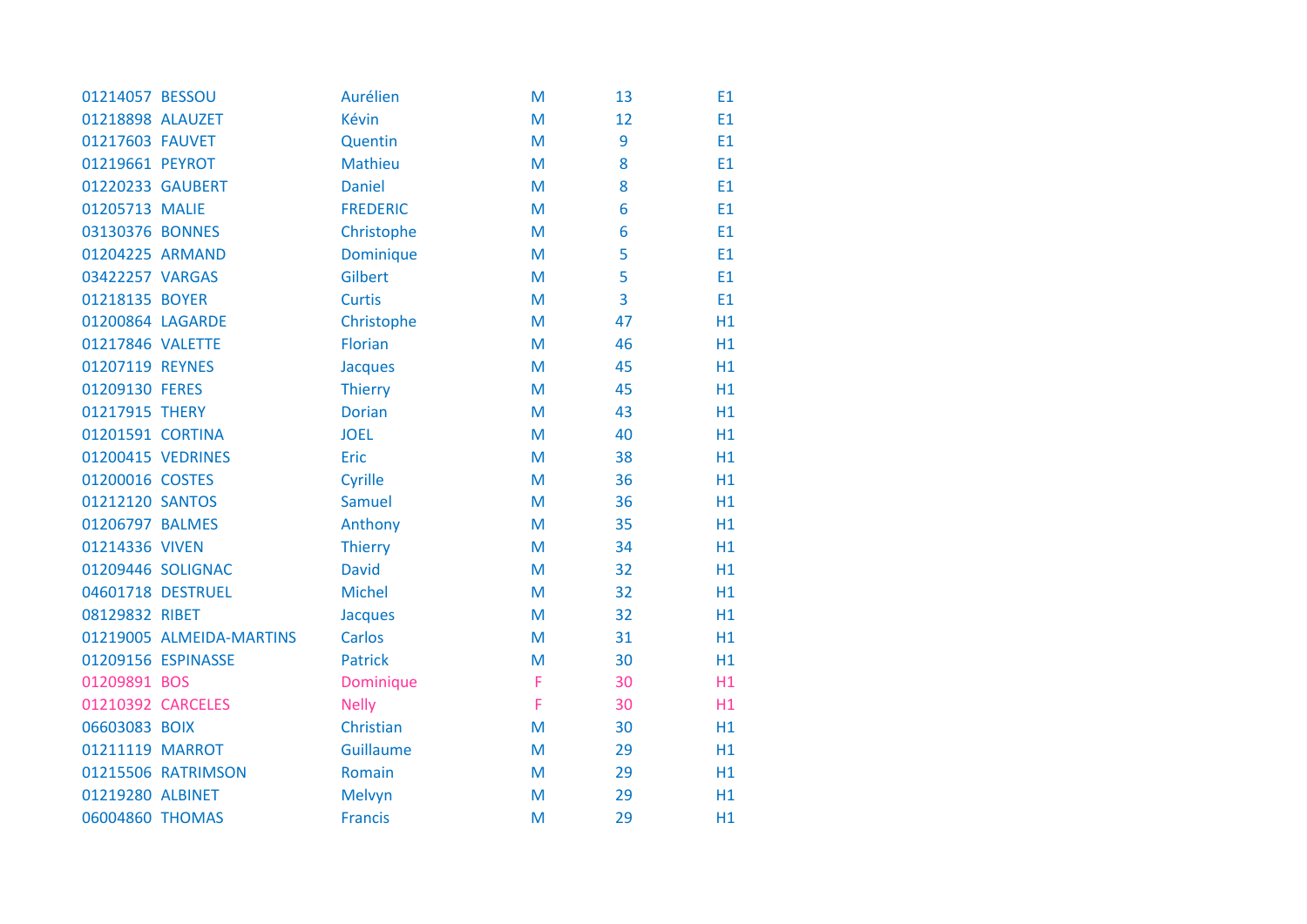|                  | 01201486 CONTRINO        | Jean-Claude      | M | 28 | H1 |
|------------------|--------------------------|------------------|---|----|----|
| 01207694 MEDINA  |                          | Jean-Marc        | M | 28 | H1 |
| 01206445 GELIS   |                          | Anne             | F | 27 | H1 |
| 01206785 CALDAS  |                          | <b>SEBASTIEN</b> | M | 27 | H1 |
|                  | 01209175 MARCILHAC       | <b>Nelly</b>     | F | 27 | H1 |
| 01200069 SOUYRI  |                          | <b>Dominique</b> | M | 26 | H1 |
| 01201475 DUTRON  |                          | Anthony          | M | 26 | H1 |
|                  | 01215912 BREUGNOT        | Romain           | M | 26 | H1 |
| 01217622 DAUDE   |                          | Anthony          | M | 26 | H1 |
|                  | 01220100 PLONCARD        | Jérome           | M | 26 | H1 |
|                  | 01209686 ALBURQUERQUE    | <b>JOSE</b>      | M | 25 | H1 |
| 01209796 DURAND  |                          | Lionel           | M | 25 | H1 |
| 01217942 DURAND  |                          | <b>Vincent</b>   | M | 25 | H1 |
|                  | 01200107 CARTAILLAC      | Frédéric         | M | 24 | H1 |
| 01206970 AUGUY   |                          | André            | M | 24 | H1 |
| 01800595 PETIT   |                          | Laurent          | M | 24 | H1 |
| 08122497 VIRALES |                          | Anthony          | M | 23 | H1 |
|                  | 01200433 CARDOSO         | Auguste          | M | 22 | H1 |
| 01203339 PORTIER |                          | <b>Marc</b>      | M | 22 | H1 |
|                  | 01207377 BUSCAYLET       | <b>FREDERIC</b>  | M | 22 | H1 |
|                  | 01209650 HORTELANO       | <b>Didier</b>    | M | 22 | H1 |
| 01218391 BARNABE |                          | Alexandre        | M | 22 | H1 |
| 01220600 PETIT   |                          | <b>Nathan</b>    | M | 22 | H1 |
| 01203755 ALBINET |                          | <b>Nicolas</b>   | M | 21 | H1 |
| 01211545 POUGET  |                          | Carine           | F | 21 | H1 |
| 01201922 GRES    |                          | Hervé            | M | 20 | H1 |
| 05105035 HERY    |                          | Frédéric         | M | 20 | H1 |
|                  | 01209787 ARLABOSSE       | <b>Nathalie</b>  | F | 19 | H1 |
|                  | 01213296 CHARRIERE       | <b>Maxime</b>    | M | 19 | H1 |
|                  | 01222026 ALMEIDA MARTINS | <b>Mario</b>     | M | 19 | H1 |
| 01200250 ALARY   |                          | Elian            | M | 18 | H1 |
| 01211732 PLISSON |                          | <b>Hubert</b>    | M | 18 | H1 |
| 01212786 NOYE    |                          | Jean             | M | 18 | H1 |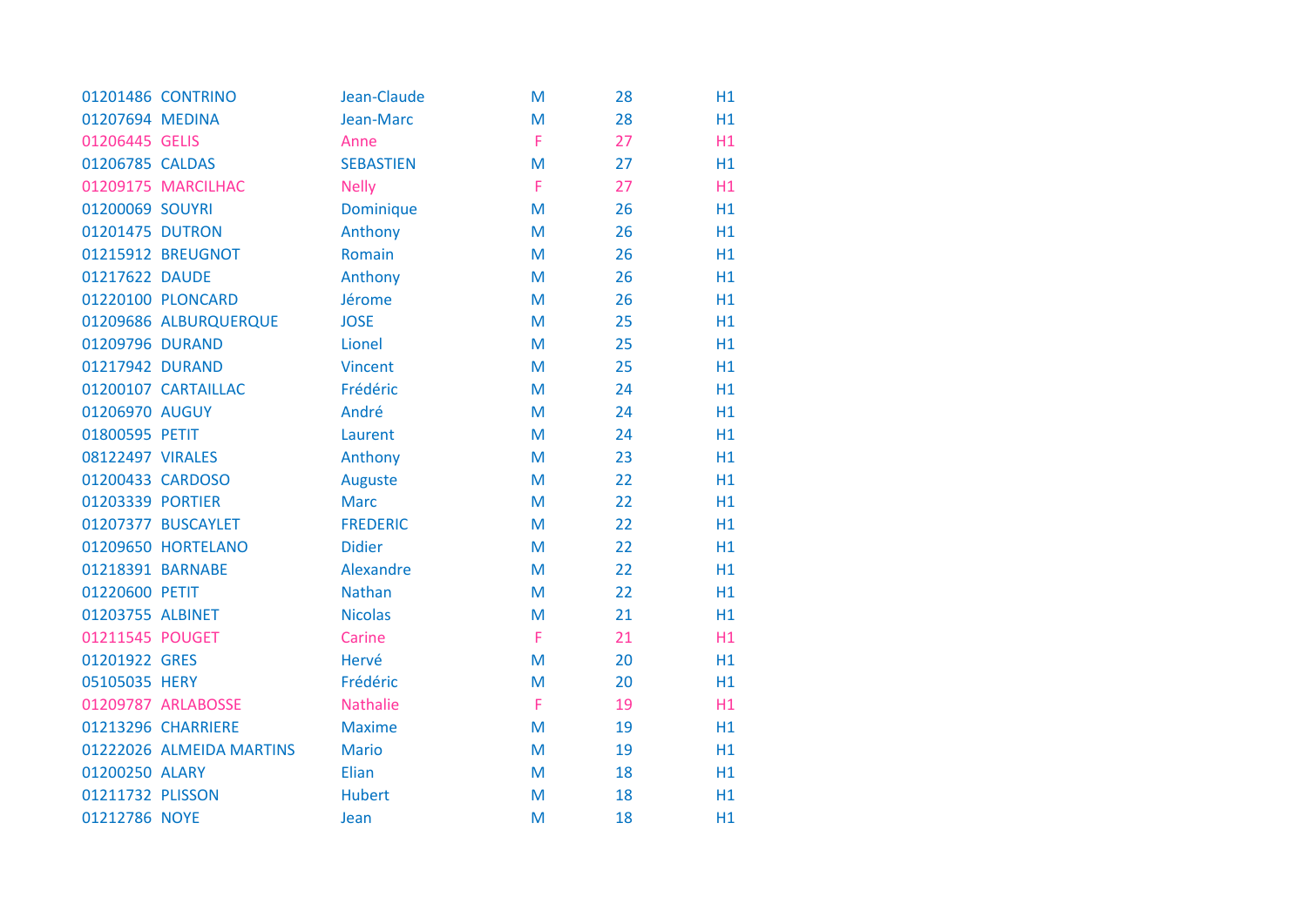|                  | 01216576 KOWALSKI       | <b>Dariusz</b>     | M | 18 | H1 |
|------------------|-------------------------|--------------------|---|----|----|
|                  | 01216802 BOUSQUET       | <b>Victor</b>      | M | 18 | H1 |
|                  | 01217259 LAGRIFFOULIERE | <b>Simon</b>       | M | 18 | H1 |
| 04613563 PEYROT  |                         | Jérémy             | M | 18 | H1 |
| 00200137 LEFEVRE |                         | <b>Nicolas</b>     | M | 17 | H1 |
|                  | 01200132 GAYRAUD        | <b>Damien</b>      | M | 17 | H1 |
| 01204062 RECLUS  |                         | <b>PHILIPPE</b>    | M | 17 | H1 |
|                  | 01204214 MOURINO        | Jérémy             | M | 17 | H1 |
| 01209674 RODES   |                         | <b>Nathalie</b>    | F | 17 | H1 |
| 01209951 LEVRAEY |                         | Jean               | M | 17 | H1 |
|                  | 01214450 RATRIMSON      | Chantonio          | M | 17 | H1 |
| 01214668 GUILHEM |                         | <b>Julien</b>      | M | 17 | H1 |
| 01217321 MICHEL  |                         | Pablo              | M | 17 | H1 |
|                  | 01218177 MONLOUBOU      | <b>Myronn</b>      | M | 17 | H1 |
|                  | 01200666 ARCHIMBEAUD    | Eric               | M | 16 | H1 |
| 01209430 SOULIE  |                         | Jean - Luc         | M | 16 | H1 |
|                  | 01217008 VANDENBERG     | <b>Patrice</b>     | M | 16 | H1 |
|                  | 01217335 BOURRILHON     | <b>Kévin</b>       | M | 16 | H1 |
|                  | 01220356 TCHIEKWA       | Manulla            | F | 16 | H1 |
| 01812795 YANG    |                         | <b>Shoua</b>       | M | 16 | H1 |
|                  | 01904981 DELL ANNA      | Philippe           | M | 16 | H1 |
|                  | 03453853 GRIMONPONT     | Caroline           | F | 16 | H1 |
| 04709503 RABANEL |                         | <b>Jean Pierre</b> | M | 16 | H1 |
| 01200332 COSTES  |                         | Gérard             | M | 15 | H1 |
| 01201357 DELTORT |                         | Claude             | M | 15 | H1 |
| 01202265 CARLES  |                         | <b>JEROME</b>      | M | 15 | H1 |
|                  | 01208952 MONTOYA        | <b>Florent</b>     | M | 15 | H1 |
| 01209480 MATHIEU |                         | <b>Etienne</b>     | M | 15 | H1 |
| 01210036 BALDY   |                         | <b>Wilfried</b>    | M | 15 | H1 |
| 01213380 AZAIS   |                         | <b>Damien</b>      | M | 15 | H1 |
| 01215085 JEAN    |                         | Joël               | M | 15 | H1 |
| 01215246 NOYE    |                         | Aurélie            | F | 15 | H1 |
| 01800812 HADJ    |                         | <b>David</b>       | M | 15 | H1 |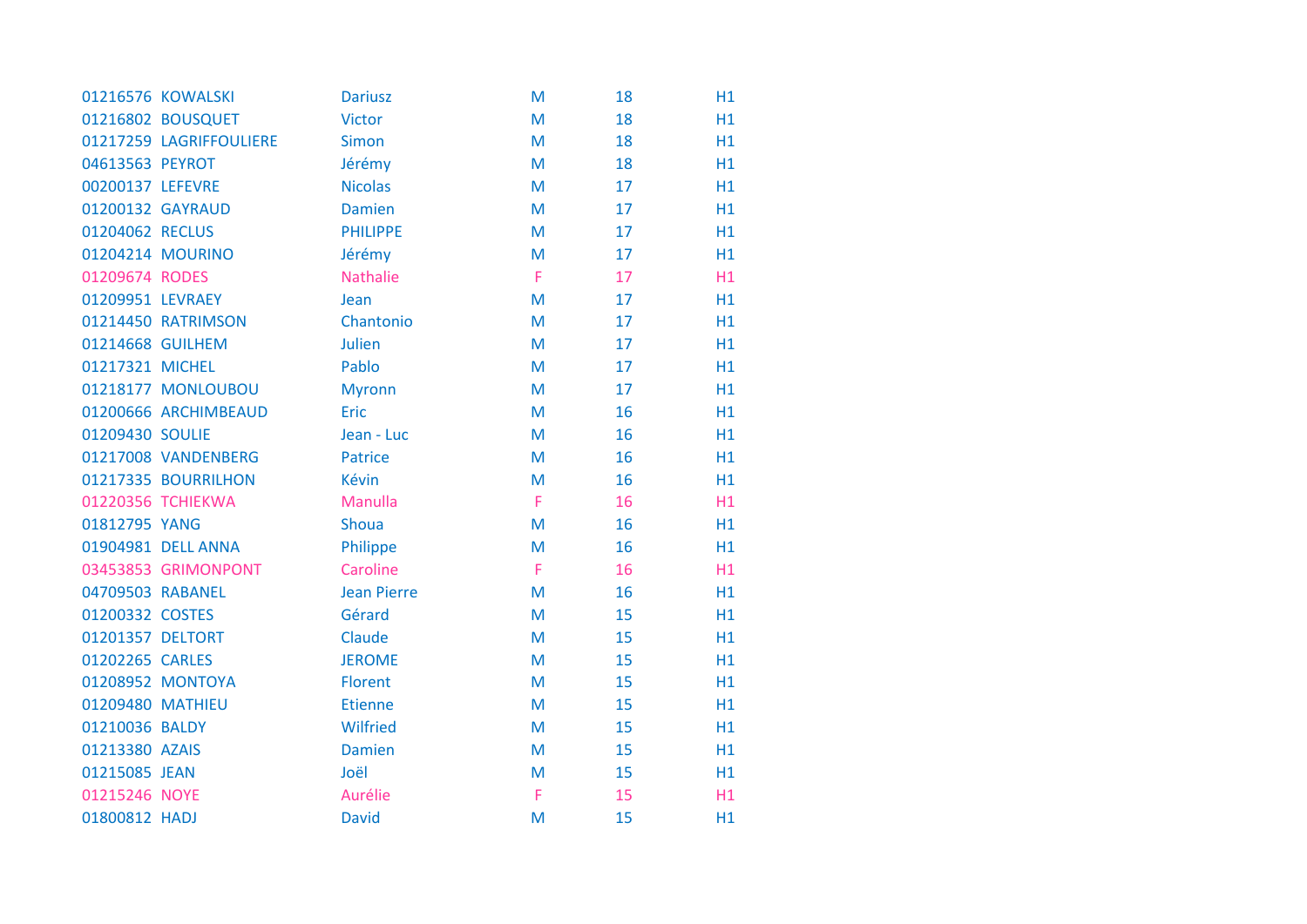| 04610127 MILON     |                         | Christophe         | M | 15 | H1 |
|--------------------|-------------------------|--------------------|---|----|----|
| 09301196 BAYOL     |                         | <b>Michel</b>      | M | 15 | H1 |
|                    | 01200565 CAMPREDON      | <b>Patrick</b>     | M | 14 | H1 |
|                    | 01205068 SOLIGNAC       | <b>PHILIPPE</b>    | M | 14 | H1 |
|                    | 01209333 GONCALVES      | <b>Didier</b>      | M | 14 | H1 |
| 01209486 DELRIEU   |                         | <b>Francis</b>     | M | 14 | H1 |
| 01209758 BAYO      |                         | Gaël               | M | 14 | H1 |
|                    | 01210970 VIGOUROUX      | <b>Patrick</b>     | M | 14 | H1 |
| 01212693 CARCELES  |                         | Aurélie            | F | 14 | H1 |
| 01215821 BLANC     |                         | Eric               | M | 14 | H1 |
| 01201948 CIESIELKA |                         | Pierre             | M | 13 | H1 |
|                    | 01202180 CASTAGNE       | <b>PHILIPPE</b>    | M | 13 | H1 |
| 01202559 FAUVET    |                         | <b>Richard</b>     | M | 13 | H1 |
|                    | 01202761 BONNEVIALLE    | <b>Benoît</b>      | M | 13 | H1 |
| 01204558 COUDERC   |                         | Jean-Claude        | M | 13 | H1 |
| 01209684 ALARY     |                         | <b>Bernard</b>     | M | 13 | H1 |
|                    | 01209930 BONNEVIALE     | <b>Franck</b>      | M | 13 | H1 |
| 01209937 BORIES    |                         | <b>Nicolas</b>     | M | 13 | H1 |
| 01210703 PORTAL    |                         | Grégory            | M | 13 | H1 |
| 01215182 LEONTE    |                         | Elodie             | F | 13 | H1 |
| 01215311 MAJOREL   |                         | <b>David</b>       | M | 13 | H1 |
|                    | 01217662 QUEMENEUR      | Jérome             | M | 13 | H1 |
|                    | 01218902 PETITFRERE     | Guillaume          | M | 13 | H1 |
|                    | 08326234 BONNIVARD      | Audrey             | F | 13 | H1 |
| 01200100 BOUDES    |                         | Yannick            | M | 12 | H1 |
|                    | 01200252 ALARY - CALDAS | Christelle         | F | 12 | H1 |
| 01205056 CAILHOL   |                         | Lionel             | M | 12 | H1 |
| 01206538 CAULET    |                         | <b>Jean Pierre</b> | M | 12 | H1 |
| 01206770 POUJADE   |                         | Rémi               | M | 12 | H1 |
|                    | 01208897 GUERRERO       | Stéphane           | M | 12 | H1 |
| 01209180 CROISET   |                         | Stéphane           | M | 12 | H1 |
| 01211829 MARTY     |                         | <b>Pascal</b>      | M | 12 | H1 |
| 01214844 ARLES     |                         | <b>Nicolas</b>     | M | 12 | H1 |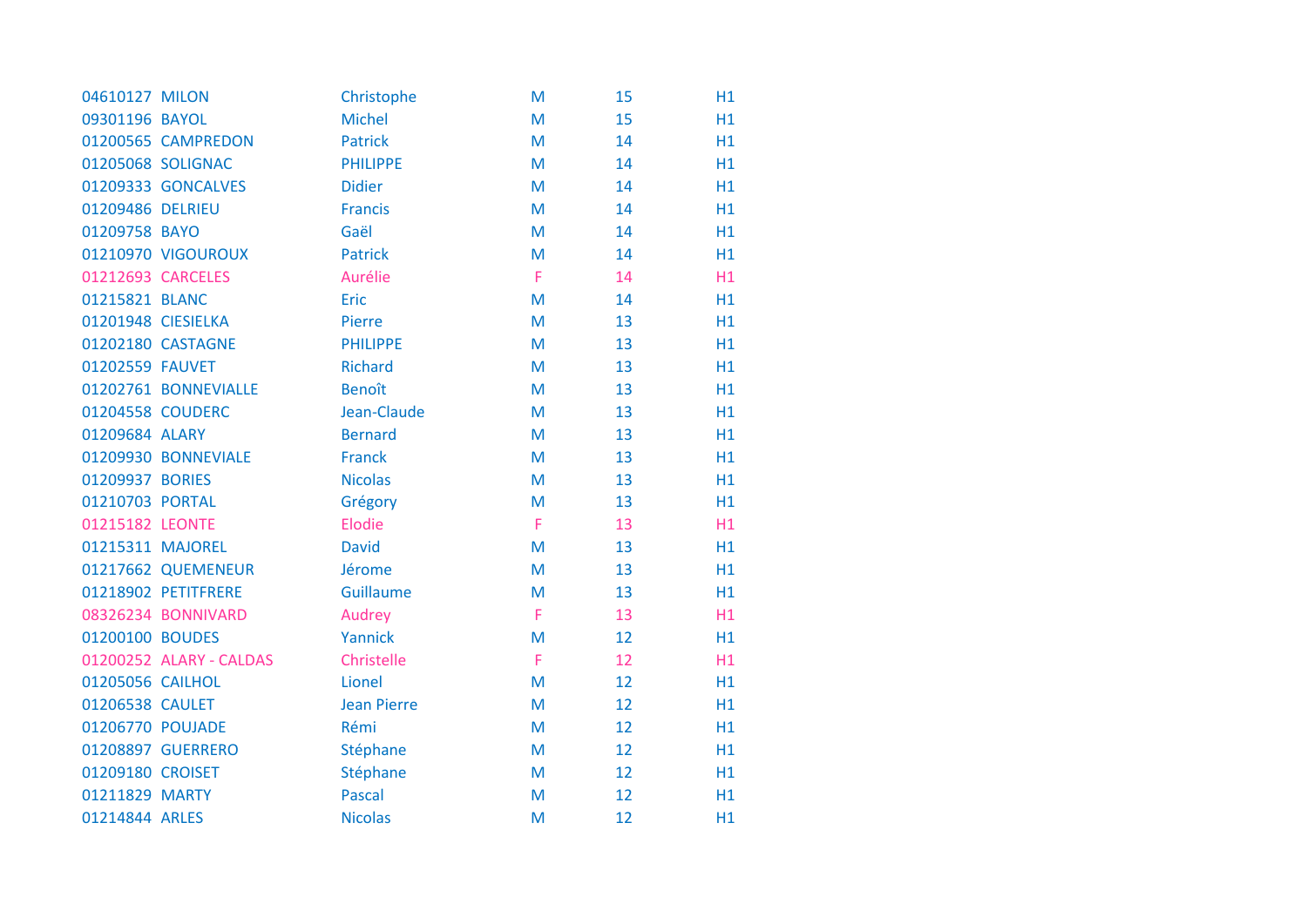| 01217439 CROISET  |                     | <b>Mathias</b>  | M | 12             | H1             |
|-------------------|---------------------|-----------------|---|----------------|----------------|
| 01218806 FABRE    |                     | <b>Benoit</b>   | M | 12             | H1             |
| 03422522 BARNES   |                     | Guy             | M | 12             | H1             |
|                   | 08128790 MALGOUYRES | Romane          | F | 12             | H1             |
| 01200118 DELRIEU  |                     | Christian       | M | 11             | H1             |
|                   | 01202909 VIGOUROUX  | <b>Douglas</b>  | M | 11             | H1             |
| 01207931 BRAS     |                     | Olivier         | M | 11             | H1             |
| 01213288 DELAGNE  |                     | <b>Benjamin</b> | M | 10             | H1             |
| 01200636 DIAZ     |                     | Diégo           | M | 8              | H1             |
|                   | 01201369 ROUQUAYROL | Valérie         | Ë | 8              | H1             |
| 01215421 JULIEN   |                     | <b>Marielle</b> | F | 8              | H1             |
| 01204262 CINQ     |                     | <b>FRANCOIS</b> | M | $\overline{7}$ | H1             |
| 01209664 MOLINES  |                     | <b>Michel</b>   | M | $\overline{7}$ | H1             |
| 01213174 RAYNAL   |                     | Mikaël          | M | $\overline{7}$ | H1             |
|                   | 01214027 VIGOUROUX  | <b>Mike</b>     | M | $\overline{7}$ | H1             |
| 01208864 BESSIERE |                     | Romain          | M | 5              | H1             |
| 01203682 FALIPPOU |                     | Jean-Claude     | M | $\overline{2}$ | H1             |
|                   | 01202717 COURTOIS   | Eric            | M | $\overline{0}$ | H1             |
| 01203015 TEIXEIRA |                     | <b>Manuel</b>   | M | 0              | H1             |
| 01203804 PEREZ    |                     | Raymond         | M | 0              | H1             |
| 01204000 RICARD   |                     | <b>Patrice</b>  | M | 0              | H1             |
| 01208325 DIAZ     |                     | Christophe      | M | 0              | H1             |
| 01209414 MAQUIN   |                     | <b>Michel</b>   | M | 0              | H1             |
|                   | 01210897 LAUMOND    | <b>Thierry</b>  | M | 0              | H1             |
| 01211447 MENDES   |                     | Paul            | M | 0              | H1             |
| 01213086 MARZIN   |                     | <b>Stewe</b>    | M | $\overline{0}$ | H1             |
| 01213467 RAYNAL   |                     | Kévin           | M | 0              | H1             |
| 01215823 SABATIER |                     | Jérome          | M | 0              | H1             |
| 01221667 BERNET   |                     | Enzo            | M | $\overline{0}$ | H1             |
| 04601683 JALIES   |                     | <b>Richard</b>  | M | $\mathbf 0$    | H1             |
|                   | 01202997 SOULAGES   | <b>Michel</b>   | M | 11             | H <sub>2</sub> |
| 01204354 BRUNEL   |                     | Christophe      | M | 11             | H <sub>2</sub> |
|                   | 01207568 BOUSQUET   | Gérard          | M | 11             | H <sub>2</sub> |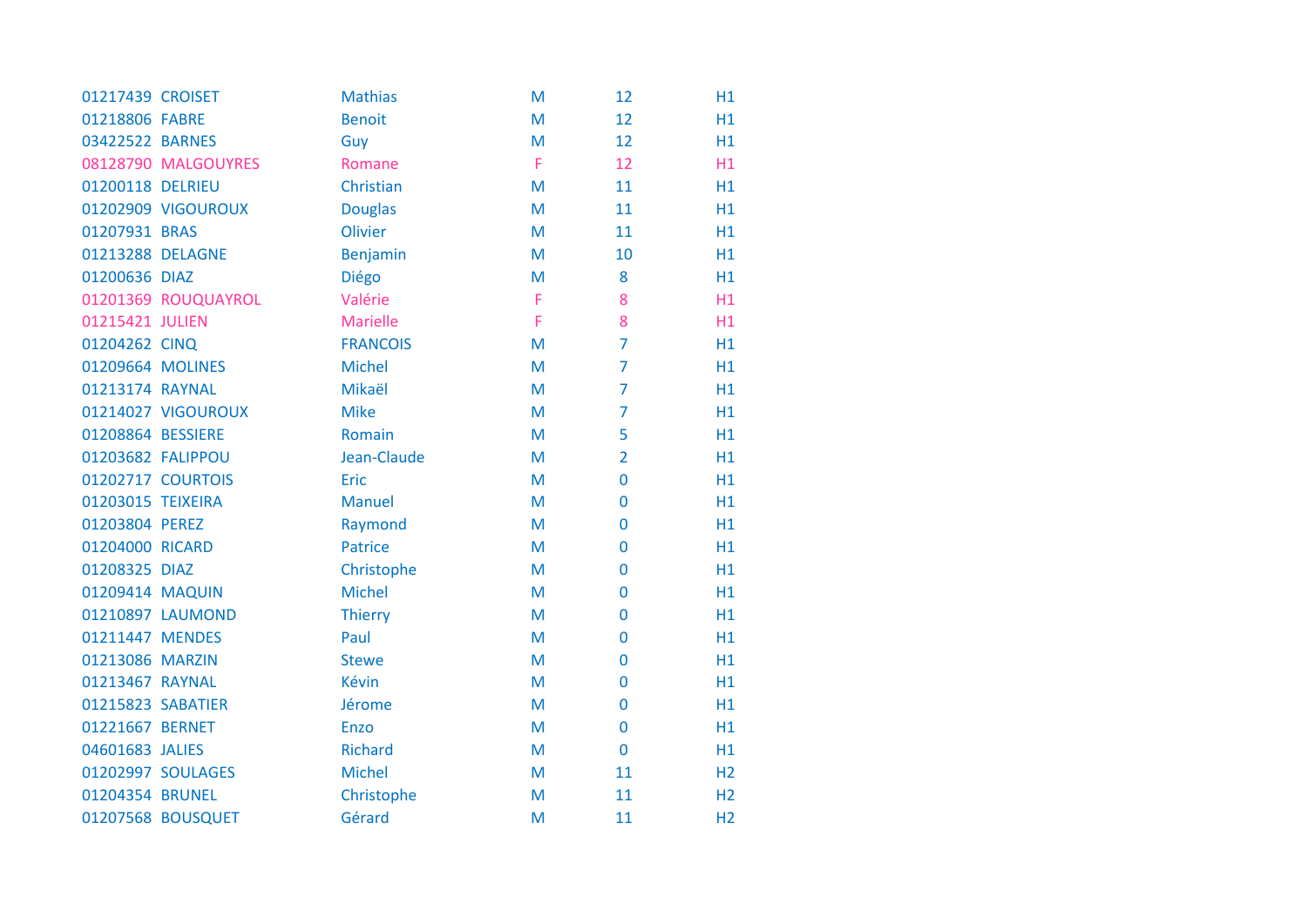| 01209160 LLAVES  |                       | <b>Manuel</b>    | M | 11             | H <sub>2</sub> |
|------------------|-----------------------|------------------|---|----------------|----------------|
|                  | 01202207 AUDOUARD     | Laurent          | M | 10             | H <sub>2</sub> |
|                  | 01209468 TRAVANCA     | Abel             | M | 10             | H <sub>2</sub> |
|                  | 01314066 GUILLAUMENC  | <b>Gilles</b>    | M | 10             | H <sub>2</sub> |
| 01200297 POUJOL  |                       | <b>Patrick</b>   | M | 9              | H <sub>2</sub> |
| 01200863 POPLIN  |                       | <b>Fabrice</b>   | M | 9              | H <sub>2</sub> |
|                  | 01209484 ROUALDES     | <b>Michel</b>    | M | 9              | H <sub>2</sub> |
| 01216920 SERIEYE |                       | Florian          | M | 9              | H <sub>2</sub> |
|                  | 01218468 NAULEAU      | Corentin         | M | 9              | H <sub>2</sub> |
| 01209002 LACAM   |                       | <b>Alexis</b>    | M | 8              | H <sub>2</sub> |
| 01216118 ALET    |                       | Olivier          | M | 8              | H <sub>2</sub> |
| 03404206 CULIE   |                       | <b>Serge</b>     | M | 8              | H <sub>2</sub> |
|                  | 01201765 GUILHEM      | Claude           | M | $\overline{7}$ | H <sub>2</sub> |
| 01204328 SERIEYE |                       | <b>Pascal</b>    | M | $\overline{7}$ | H <sub>2</sub> |
| 01212833 BERNIE  |                       | <b>Serge</b>     | M | $\overline{7}$ | H <sub>2</sub> |
| 01201387 PIRES   |                       | Jean-Marie       | M | 6              | H <sub>2</sub> |
| 01208828 COMBES  |                       | Florent          | M | 6              | H <sub>2</sub> |
|                  | 01201036 BOUSQUET     | Jean-Luc         | M | 5              | H <sub>2</sub> |
| 01212797 PORTE   |                       | Jean-Luc         | M | 5              | H <sub>2</sub> |
|                  | 01200199 VERLAGUET    | <b>Thierry</b>   | M | 4              | H <sub>2</sub> |
|                  | 01205804 BONNEVIALE   | Christian        | M | 4              | H <sub>2</sub> |
|                  | 01218416 CRAMAREGEAS  | Laurie           | F | 4              | H <sub>2</sub> |
| 03119103 RAFFIT  |                       | Jean-Marc        | M | 4              | H <sub>2</sub> |
|                  | 03414369 COTTET-MOINE | <b>Dominique</b> | M | 4              | H <sub>2</sub> |
| 01202596 REYNES  |                       | Jean-Claude      | M | 3              | H <sub>2</sub> |
| 01209142 MARTIN  |                       | Gérard           | M | 3              | H <sub>2</sub> |
| 01209941 MAS     |                       | Jean-Pierre      | M | 3              | H <sub>2</sub> |
| 08710707 RIGAL   |                       | <b>Patrick</b>   | M | 3              | H <sub>2</sub> |
| 01215516 GALANT  |                       | <b>Thierry</b>   | M | $\overline{2}$ | H <sub>2</sub> |
|                  | 01200617 COUDERC      | Jean-Marie       | M | $\mathbf 0$    | H <sub>2</sub> |
| 01200771 PEGUES  |                       | Valérie          | F | 0              | H <sub>2</sub> |
| 01203161 BUJNA   |                       | Nathalie         | F | $\overline{0}$ | H <sub>2</sub> |
|                  | 01203234 ISSANCHOU    | Hervé            | M | $\mathbf 0$    | H <sub>2</sub> |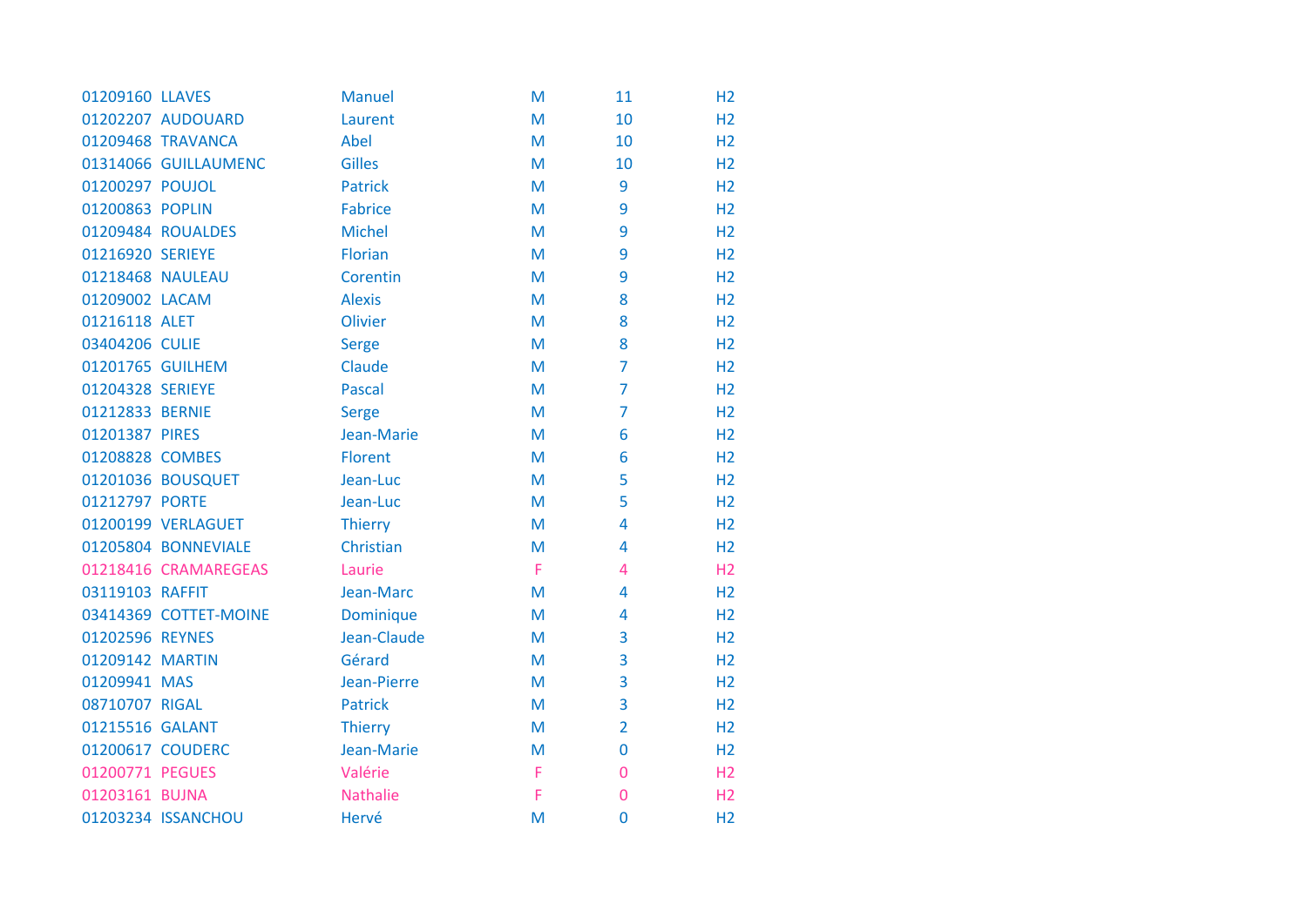| 01203487 FABRE    |                       | <b>Jacques</b>     | M | $\bf{0}$       | H <sub>2</sub> |
|-------------------|-----------------------|--------------------|---|----------------|----------------|
| 01204732 LARTIGUE |                       | <b>Florent</b>     | M | $\bf{0}$       | H <sub>2</sub> |
| 01206722 GRES     |                       | Christophe         | M | $\mathbf 0$    | H <sub>2</sub> |
|                   | 01208065 CARRATIER    | <b>Didier</b>      | M | $\mathbf 0$    | H <sub>2</sub> |
| 01209331 SALERNO  |                       | <b>Nicolas</b>     | M | $\mathbf 0$    | H <sub>2</sub> |
| 01209706 COSTES   |                       | <b>Robert</b>      | M | $\mathbf 0$    | H <sub>2</sub> |
| 01211335 VERDIER  |                       | Fabien             | M | $\mathbf 0$    | H <sub>2</sub> |
| 01213738 REINARD  |                       | Félix              | M | $\mathbf 0$    | H <sub>2</sub> |
|                   | 01213898 VAQUERIN     | Gérard             | M | 0              | H <sub>2</sub> |
|                   | 01214764 JAMAL-EDDINE | Zahir              | M | $\mathbf 0$    | H <sub>2</sub> |
| 01215370 KARA     |                       | <b>Hugues</b>      | M | $\bf{0}$       | H <sub>2</sub> |
| 01215781 BOSC     |                       | Gaylord            | M | $\mathbf 0$    | H <sub>2</sub> |
|                   | 01216330 COURCHINOUX  | Laurent            | M | $\mathbf 0$    | H <sub>2</sub> |
| 01218614 PETIT    |                       | Christophe         | M | $\mathbf 0$    | H <sub>2</sub> |
|                   | 01219590 BONNEVIALE   | Christine          | F | $\overline{0}$ | H2             |
| 08207808 CAZELLES |                       | <b>Jean Claude</b> | M | $\mathbf 0$    | H <sub>2</sub> |
| 01210595 PERIE    |                       | Cyrille            | M | 11             | H <sub>3</sub> |
| 01213325 TERRISSE |                       | Elodie             | F | 11             | H <sub>3</sub> |
| 01203683 MATOSES  |                       | <b>Gilles</b>      | M | 10             | H <sub>3</sub> |
| 01204482 FIALKIN  |                       | <b>Patrick</b>     | M | 10             | H <sub>3</sub> |
| 01208464 ARTUS    |                       | <b>Michel</b>      | M | 10             | H <sub>3</sub> |
| 01217283 ALET     |                       | Christian          | M | 10             | H <sub>3</sub> |
| 01209690 AYER     |                       | <b>Julien</b>      | M | 9              | H <sub>3</sub> |
|                   | 01212346 MONTFORT     | Guy                | M | 9              | H <sub>3</sub> |
| 01214847 BONED    |                       | Guillaume          | M | 9              | H <sub>3</sub> |
|                   | 01221207 DESTRUEL     | Frédéric           | M | 9              | H <sub>3</sub> |
|                   | 08112475 RIBEIRINHA   | Juan               | M | 9              | H <sub>3</sub> |
| 01217950 GARCIA   |                       | Anthony            | M | 8              | H <sub>3</sub> |
|                   | 03436205 BERTRAND     | Pierre-Marie       | M | 8              | H <sub>3</sub> |
|                   | 01201057 COURSIERES   | Pierre             | M | $\overline{7}$ | H <sub>3</sub> |
|                   | 01201467 ROMULUS      | Véronique          | F | $\overline{7}$ | H <sub>3</sub> |
|                   | 01203461 MARCILLAC    | Jean-Philippe      | M | $\overline{7}$ | H <sub>3</sub> |
| 01207311 MAZARS   |                       | Romain             | M | 6              | H <sub>3</sub> |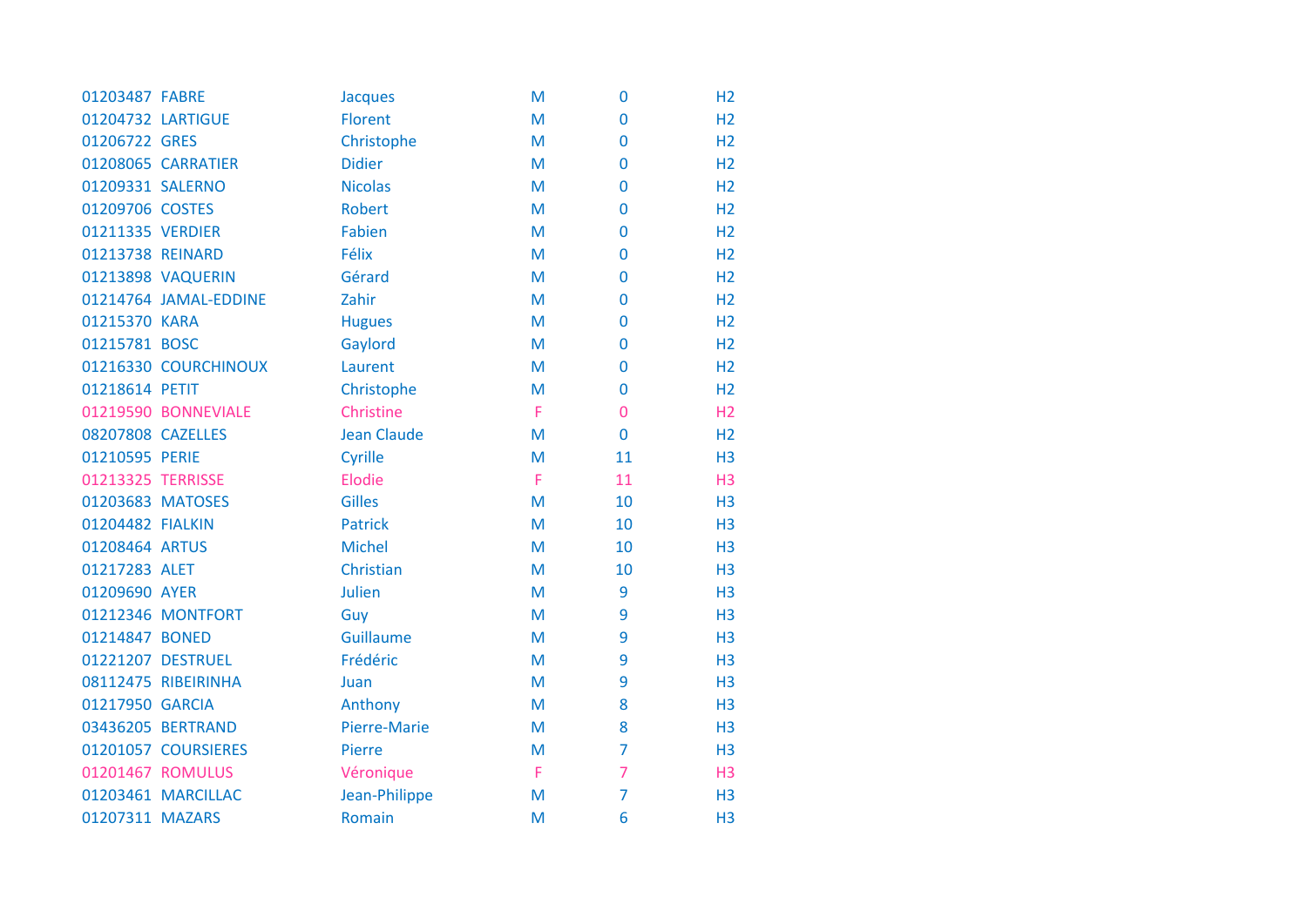| 01207942 MATHIEU  |                      | <b>Didier</b>         | M | 6              | H <sub>3</sub> |
|-------------------|----------------------|-----------------------|---|----------------|----------------|
| 08103779 MARTY    |                      | <b>JOEL</b>           | M | 6              | H <sub>3</sub> |
|                   | 01201360 BUCCIERO    | Mickaël               | M | 5              | H <sub>3</sub> |
|                   | 01216344 CAMILLERI   | Sylvain               | M | 5              | H <sub>3</sub> |
| 07514610 FRECHET  |                      | Jérome                | M | 5              | H3             |
| 01201170 CHALIEZ  |                      | <b>Bernard</b>        | M | 4              | H <sub>3</sub> |
|                   | 01205069 TREMOLET    | Laurent               | M | 4              | H <sub>3</sub> |
| 01209625 PANI     |                      | <b>Bruno</b>          | M | 4              | H <sub>3</sub> |
| 01217031 GOUDAL   |                      | <b>Mathieu</b>        | M | 4              | H <sub>3</sub> |
| 08123476 FABRE    |                      | Gérard                | M | 4              | H <sub>3</sub> |
| 01201414 COMBES   |                      | Charly                | M | 3              | H <sub>3</sub> |
| 01207571 ASTOUL   |                      | <b>Thierry</b>        | M | 3              | H <sub>3</sub> |
|                   | 01208291 GARRIGUES   | <b>Marc</b>           | M | 3              | H3             |
| 01209476 ARNAL    |                      | Monique               | F | 3              | H <sub>3</sub> |
|                   | 01215833 BARREIROS   | Inès                  | F | 3              | H <sub>3</sub> |
| 01219277 COUDERC  |                      | Isabelle              | F | 3              | H <sub>3</sub> |
| 01221270 KOZIAR   |                      | Gaël                  | M | 3              | H <sub>3</sub> |
| 01500998 BERTUIT  |                      | <b>Michel</b>         | M | 3              | H3             |
| 07501759 FERREIRA |                      | Jacques               | M | 3              | H <sub>3</sub> |
| 00217569 ORESVE   |                      | Sylvie                | F | $\overline{2}$ | H <sub>3</sub> |
| 01208854 MATHIEU  |                      | Corinne               | F | $\overline{2}$ | H3             |
| 01220956 DUPONT   |                      | <b>Daniel</b>         | M | $\overline{2}$ | H <sub>3</sub> |
| 01200163 PAILHES  |                      | <b>Pierre Antoine</b> | M | 0              | H <sub>3</sub> |
|                   | 01200870 CITERNESCHI | <b>Bernard</b>        | M | $\mathbf 0$    | H3             |
| 01201102 GRANIER  |                      | <b>Marc</b>           | M | $\mathbf 0$    | H <sub>3</sub> |
| 01202576 MARTIN   |                      | <b>Manuel</b>         | M | $\mathbf 0$    | H <sub>3</sub> |
| 01203007 BRU      |                      | Philippe              | M | 0              | H <sub>3</sub> |
| 01203159 LAFON    |                      | Christian             | M | $\mathbf 0$    | H <sub>3</sub> |
| 01203907 LAURENS  |                      | André                 | M | $\overline{0}$ | H <sub>3</sub> |
| 01204566 BUCZEK   |                      | Jean-Pierre           | M | $\mathbf 0$    | H <sub>3</sub> |
|                   | 01206850 FALGUIERES  | <b>Sabine</b>         | F | 0              | H <sub>3</sub> |
| 01207078 BOYER    |                      | Lilian                | M | $\bf{0}$       | H <sub>3</sub> |
| 01208567 GOMEZ    |                      | <b>Fabien</b>         | M | $\overline{0}$ | H <sub>3</sub> |